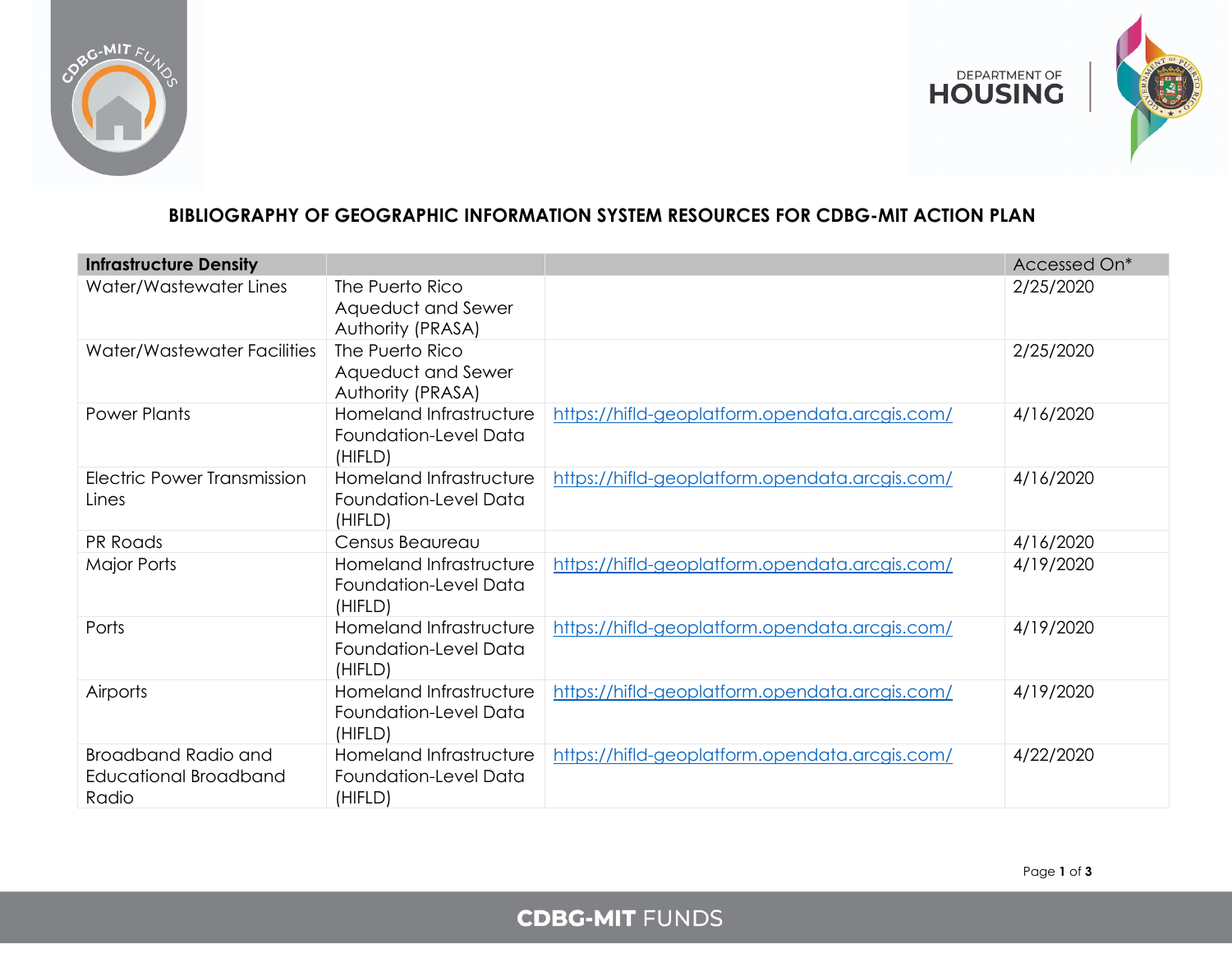| <b>FM Radio Towers</b>                       | Homeland Infrastructure<br>Foundation-Level Data<br>(HIFLD)                                      | https://hifld-geoplatform.opendata.arcgis.com/                                                                       | 4/22/2020 |
|----------------------------------------------|--------------------------------------------------------------------------------------------------|----------------------------------------------------------------------------------------------------------------------|-----------|
| Land Mobile Radio Stations                   | Homeland Infrastructure<br>Foundation-Level Data<br>(HIFLD)                                      | https://hifld-geoplatform.opendata.arcgis.com/                                                                       | 4/22/2020 |
| AM Radio Transmitters                        | Homeland Infrastructure<br>Foundation-Level Data<br>(HIFLD)                                      | https://hifld-geoplatform.opendata.arcgis.com/                                                                       | 4/22/2020 |
| Cellualar Radio Towers                       | Homeland Infrastructure<br>Foundation-Level Data<br>(HIFLD)                                      | https://hifld-geoplatform.opendata.arcgis.com/                                                                       | 4/22/2020 |
| Micorowave Radio<br><b>Transmitters</b>      | Homeland Infrastructure<br>Foundation-Level Data<br>(HIFLD)                                      | https://hifld-geoplatform.opendata.arcgis.com/                                                                       | 4/22/2020 |
| <b>Population Density</b>                    |                                                                                                  |                                                                                                                      |           |
| <b>Population Density</b>                    | Housing and Urban<br>Development (HUD)<br>2020 Low to Moderate<br>Income Summary Data<br>(LMISD) | https://www.hudexchange.info/programs/acs-low-<br>mod-summary-data/acs-low-mod-summary-data-<br>block-groups-places/ | 4/22/2020 |
| <b>Social Vulnerability</b>                  |                                                                                                  |                                                                                                                      |           |
| Social Vulnerability                         | Social Vulnerability<br>(SoVI)                                                                   | www.vulnerabilitymap.org                                                                                             |           |
| <b>Other Maps</b>                            |                                                                                                  |                                                                                                                      |           |
| <b>PRASA/Non-PRASA</b><br><b>Communities</b> |                                                                                                  |                                                                                                                      | 2/26/2020 |